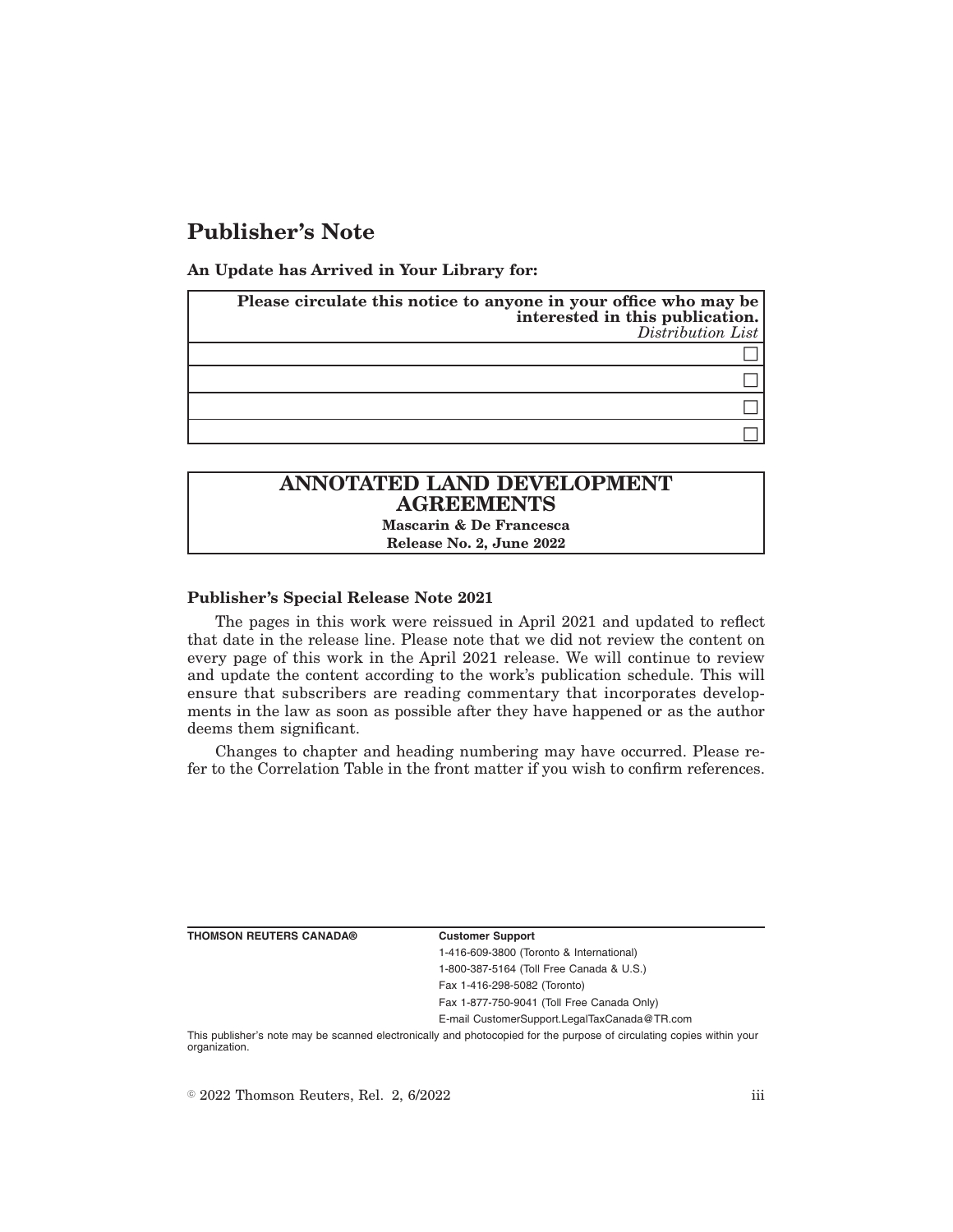Annotated Land Development Agreements is a two-volume work which stands as a complete resource for the public and private sector professional. This resource guides you through and simplifies the complex, lengthy and highly specialized agreements required to develop land in Ontario. The work features a thorough discussion of the law with respect to land development agreements and provides fully annotated model forms of the most prevalent and commonly utilized types of development and municipal agreements. Each chapter focuses on specific agreements, including subdivision, site plan control, development, bonusing, development charge credit, development charge early and late payment and front-ending, developers' cost sharing and various types of easement agreements.

#### **What's New in this Update:**

This release features the addition of new Appendix SLL – Selected Legal Literature, an index to land development legal literature. This release also includes updates to the legislation in Appendix A, Legislation, including the addition of two regulations: O. Reg. 232/18 *Inclusionary Zoning* made under the *Planning Act*, and O. Reg. 82/98 *General* made under the *Development Charges Act, 1997*. Appendix WP, Words & Phrases, is also updated with new entries.

#### **Highlights**

- E **Words and Phrases Conservation Easement —** A conservation easement is typically arranged between a private entity, such as a landowner, and a conservation organization or government agency and then embodied in a written agreement. In Alberta these are then registered on the title to the land. These agreements contain perpetual restrictions to the use of the land. By relinquishing such rights of ownership in support of conservation-minded restrictions the landowner is in effect donating them in favour of a conservation purpose. Thus, conservation easements enable private capital from charitable benefactors to be deployed for public interest purposes — such as environmental protection, enhancement and sustainability: *Nature Conservancy of Canada / Société Canadienne Pour La Conservation De La Nature v. Waterton Land Trust Ltd.* (2014), 48 R.P.R. (5th) 157, 97 Alta. L.R. (5th) 1, 89 C.E.L.R. (3d) 1, 2014 ABQB 303, 2014 CarswellAlta 822, 613 A.R. 205.
- **Words and Phrases Irreparable Harm "... irreparable harm is** unavoidable harm that, by its quality, cannot be redressed by monetary compensation'': *Canada (Attorney General) v. Oshkosh Defense Canada Inc.* (2018), 2018 FCA 102, 2018 CarswellNat 2687, 2018 CarswellNat 12333.
- Words and Phrases Street "... the word 'street' as used in the [Respondent's] Zoning By-law is intended to refer to a highway on dry land, and does not include the concept of a highway of commerce over water ... it does not include the waters of [the water highway]'': *Dominion Diving Ltd. v. Dartmouth (City)* (1993), 125 N.S.R. (2d) 378, 1993 CarswellNS 363, 349 A.P.R. 378.
- E **NEW Appendix SLL Selected Legal Literature —** This new Index to Land Development Legal Literature draws material from the Canadian Abridgment's *Index to Canadian Legal Literature*, which provides comprehensive access to all the secondary literature of interest to the Canadian legal community. The materials indexed are useful both for theoretical studies and as an aid to the practice of law. Entries are arranged alphabetically by subject. The subjects were chosen from the